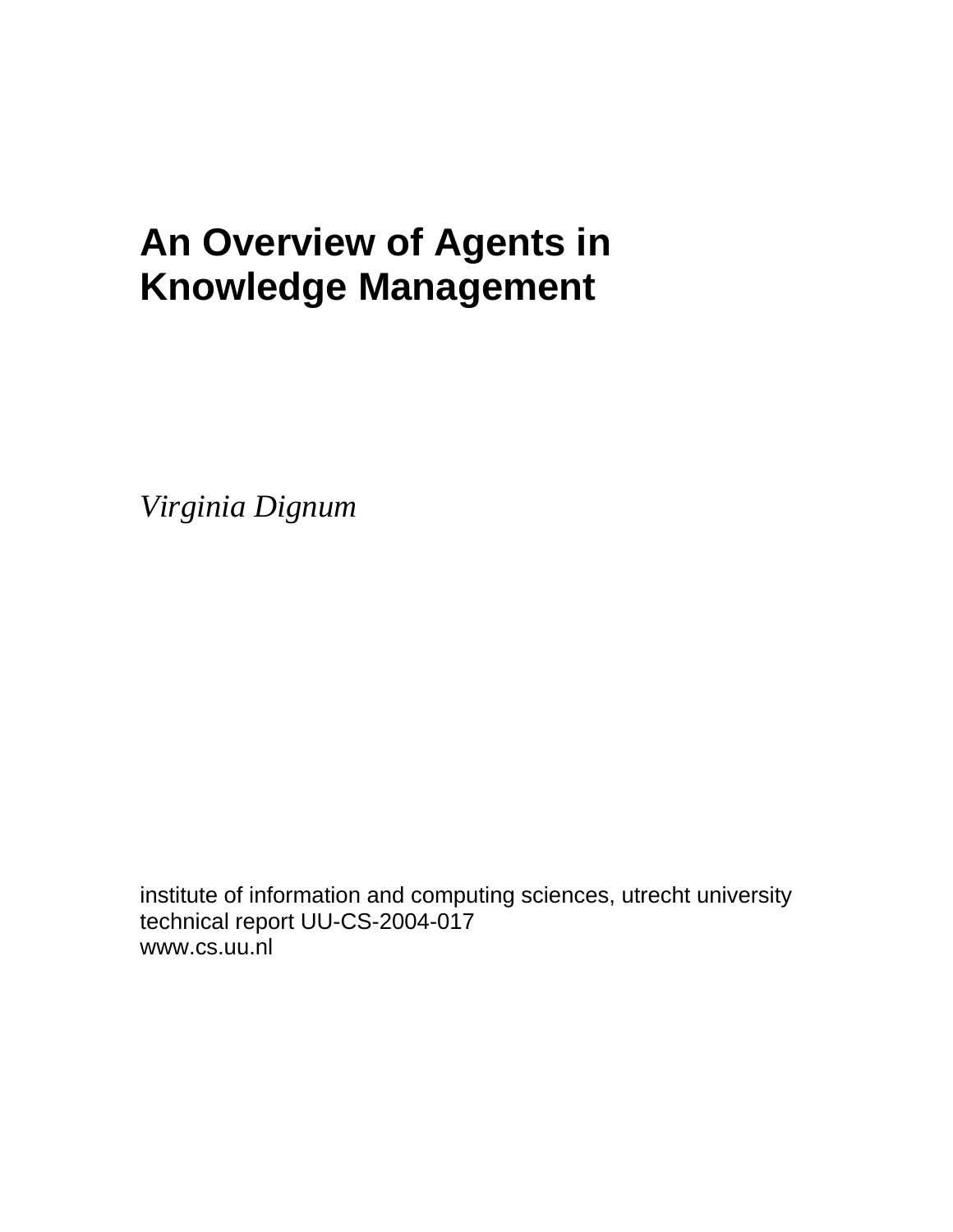# **An Overview of Agents in Knowledge Management**

Virginia Dignum

**Abstract.** Current developments in Knowledge Management concern the sharing and usage of knowledge in dynamic environments. The need for systems that both react to and anticipate the needs and expectations of users calls for flexible and adaptable development and implementation frameworks. These are exactly the characteristics that identify software agents and agent societies, which make natural the application of the agent paradigm in KM. This paper attempts to identify both the advantages of agents for KM, and the aspects of KM that can benefit most from this paradigm. Furthermore, the paper describes several current KM projects that use agent technology and identifies open research areas.

## **1. INTRODUCTION**

The main goal of Knowledge Management (KM) is to provide relevant knowledge to assist users in executing knowledge intensive tasks. KM is about facilitating an environment where work critical information can be created, structured, shared, distributed and used. To be effective such environments must provide users with relevant knowledge, that is, knowledge that enables users to better perform their tasks, at the right time and in the right form.

As it is often mentioned in the literature, knowledge tasks have a collaborative aspect, that is, an individual can best acquire and use knowledge by reusing information already collected and annotated by others or by making use of existing relations among people (communities) [16]. Furthermore, a KM system must be able to adapt to changes in the environment, to the different needs and preferences of users, and to integrate naturally with existing work methods, tools and processes. That is, KM systems must be *reactive* (able respond to user requests or environment changes) and *proactive* (able to take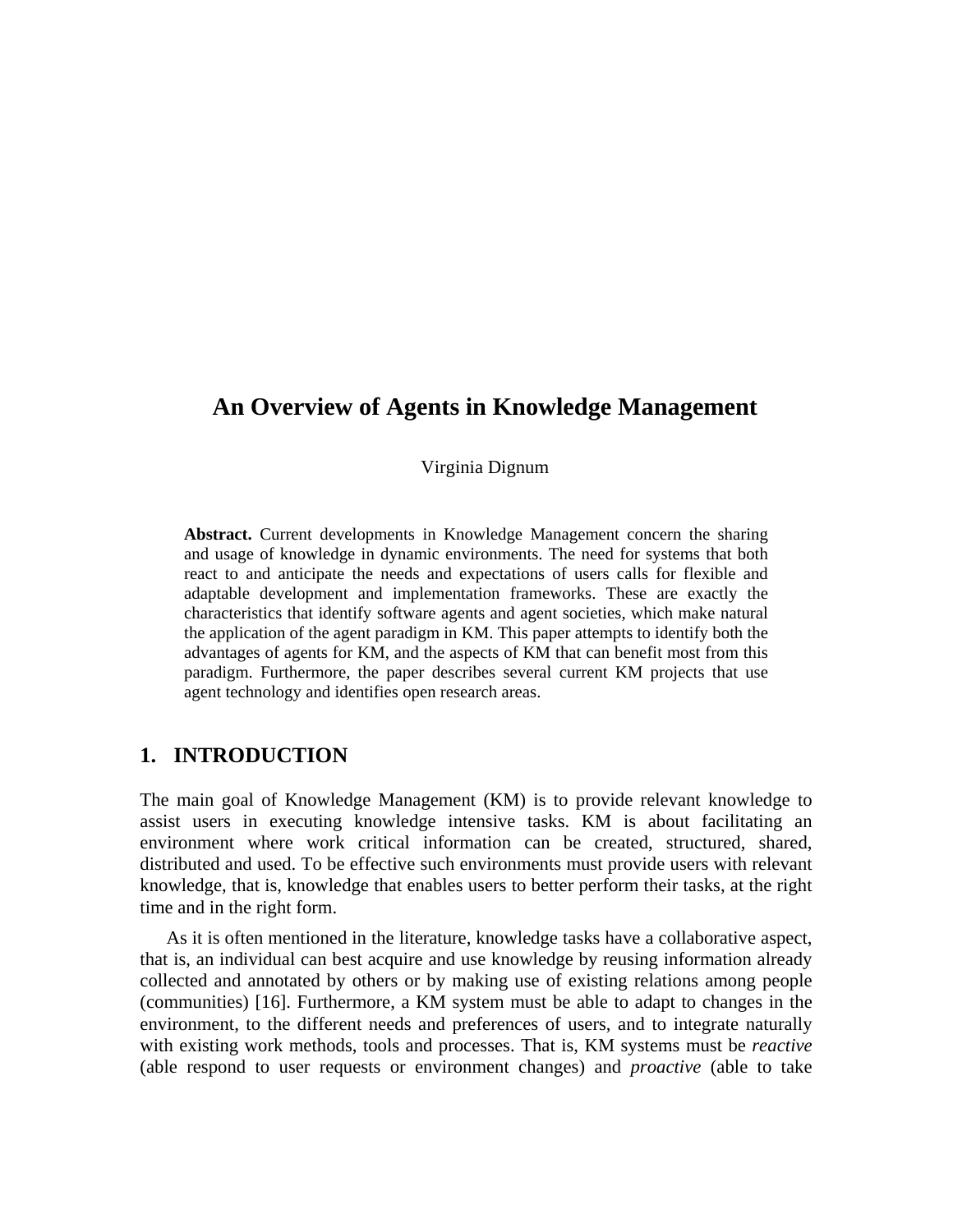initiatives to attend to user needs). These aspects also characterise intelligent software agents, what seems to indicate the applicability of agent technology in the KM area.

Intelligent agents are a new paradigm for developing software applications and are currently the focus of intense interest on the part of many fields of computer science and artificial intelligence [13]. Agents have made it possible to support the representation, coordination, and co-operation between heterogeneous processes and their users. Internet technology and software agents make thus possible to build sophisticated, well performing KM systems designed to deliver content, from multiple, heterogeneous sources, to each individual, in the individual's specific context and under the individual's own control. This ability contributes to improve the relationship between knowledge suppliers and consumers by providing both parties more precise control over the interaction.

In this paper, we intend to show the applicability of agent technology to the development of collaborative KM environments that address the problems highlighted above. The paper is organised as follows: in section 2, we briefly introduce collaborative KM environments and intelligent agents. Section 3 discusses the applicability of agents in the KM area. In section 4, some current KM projects that make use of agent technology are listed. In section 5, the Agent-Mediated Knowledge Management framework being developed at our organisation is presented. Finally, section 6 discusses some open issues and highlights aspects for further research.

## **2. KNOWLEDGE MANAGEMENT AND AGENT TECHNOLOGY**

In this section, we introduce relevant issues of knowledge management and agent technology. Our aim is not to provide a precise definition of either area but to give an impression of the issues that relate both areas and can benefit most from crossfertilisation.

## **2.1. Knowledge Management Environments**

Business processes are often highly dynamic and unpredictable. This makes it difficult to give a complete a priori specification of all the activities that need to be performed, which their knowledge needs are, and how those activities should be ordered. Within organisations, there is a decentralised ownership of the tasks, information and resources involved in the business process. Different groups within organisations are relatively autonomous, in the sense that they control how their resources are created, managed or consumed, and by whom, at what cost, and in what period [11]. Furthermore, often multiple and physically distributed organisations (or parts hereof) are involved in the business process. Each organisation attempts to maximise its own profit within the overall activity. That is, there is a high degree of natural concurrency (many interrelated tasks and actors are active at any given point of the business process) which makes important to monitor and manage the overall business process (e.g. total time, total budget, etc.). These characteristics call for an environment that integrates the business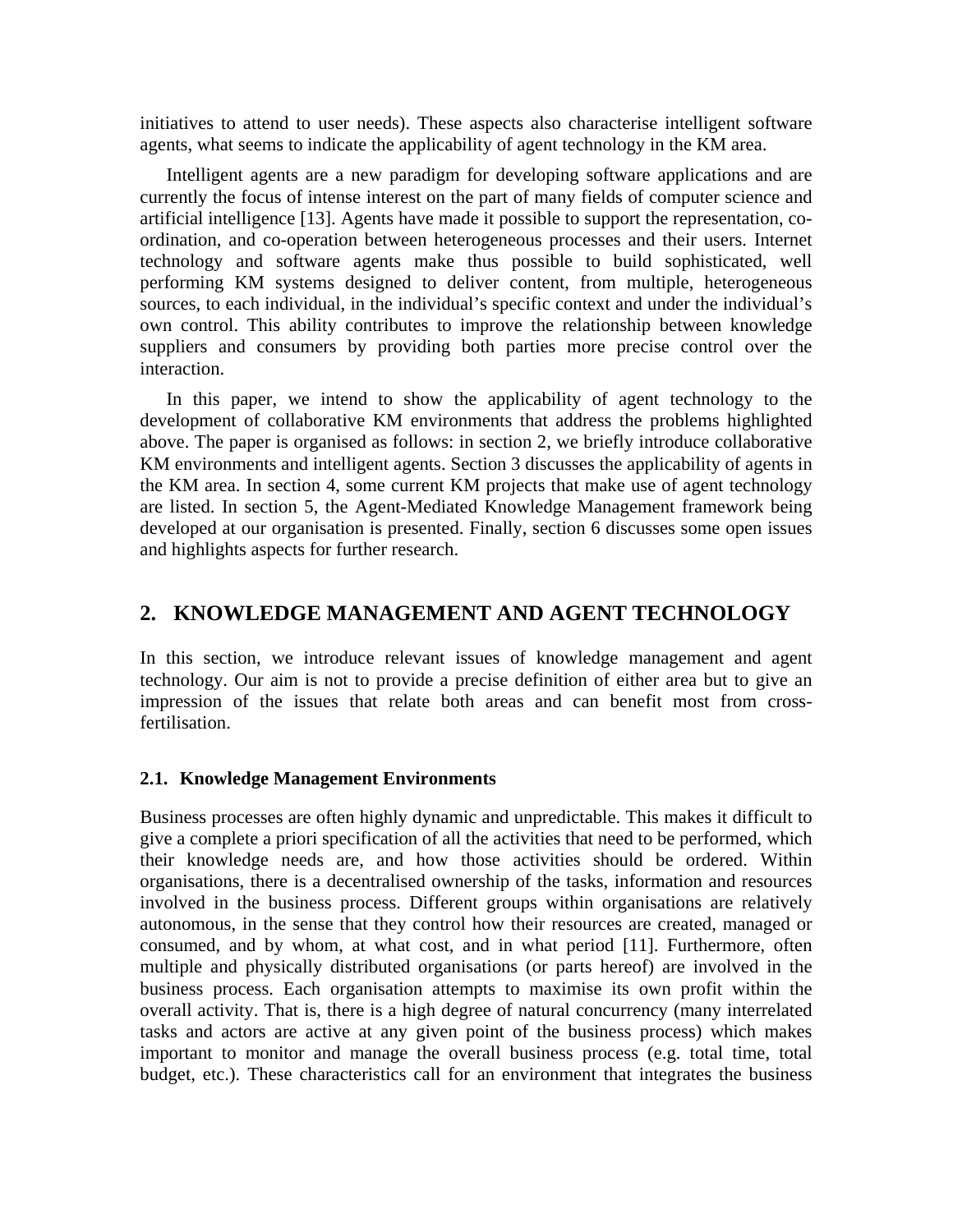process aspects of knowledge work with active support for searching, using and adding heterogeneous knowledge sources [21].

The first attempts towards business integration were made at the data level, where distributed computing frameworks have been developed to support distributed computing in heterogeneous environments and provide an interface description language and services that allow objects to be defined, located and invoked across locations and applications. The most popular of such distributed object paradigms are **CORBA**, the Common Object Request Broker Architecture developed by OMG and **DCOM**, the Microsoft's Distributed Component Object Model. Such frameworks encapsulate the heterogeneity of legacy systems and applications within standard, interoperable wrappers. These frameworks are defined and are well suitable to the 'data' level of communication. They presuppose a relatively stable environment and some common grounds of understanding.

However, knowledge assets available in an organisation are more than data sources alone. Such assets include structured and unstructured information, multimedia knowledge representations and links to people (ex. through knowledge maps or yellow pages). Besides using existing knowledge sources, the environment should be able to create (and store) new knowledge based on its observation of the user's task performance [18]. Furthermore, there is a need to handle and combine formal and informal knowledge representations, as well as heterogeneous multimedia knowledge sources.

This means that the integration of knowledge and business processes requires a higher level of integration than the one provided by CORBA-like frameworks. At knowledge level, integration must be based on the semantics and the context of the problem at hand. A knowledge-level integration framework must be able to create dynamic relationships between knowledge-intensive business processes and knowledge sources that do not compromise the autonomy of the different parts. In order to be able to support the execution of knowledge-intensive tasks, using knowledge from heterogeneous sources, according to diverse user preferences, KM system must be able to provide a common knowledge description. In this way, integration and autonomy are achieved by separating the use of knowledge from the specific characteristics of the knowledge source. KM systems must therefore provide uniform access to a diversity of knowledge and information sources of different degree of formality. Furthermore, knowledge management environments must be able to adapt to the different needs and preferences of users, and integrate naturally with existing work methods, tools and processes. That is, such environments must be *reactive* and *proactive*.

In summary, KM systems must be able to [6]:

- Provide uniform and transparent access to a diversity of knowledge and information sources of different degree of formality and format, wherever it is situated in the organisation, and even outside (e.g. World Wide Web).
- **Proactively identify and deliver timely, task relevant information which may not** have been explicitly asked for (e.g. because the decision-maker is unaware of its existence).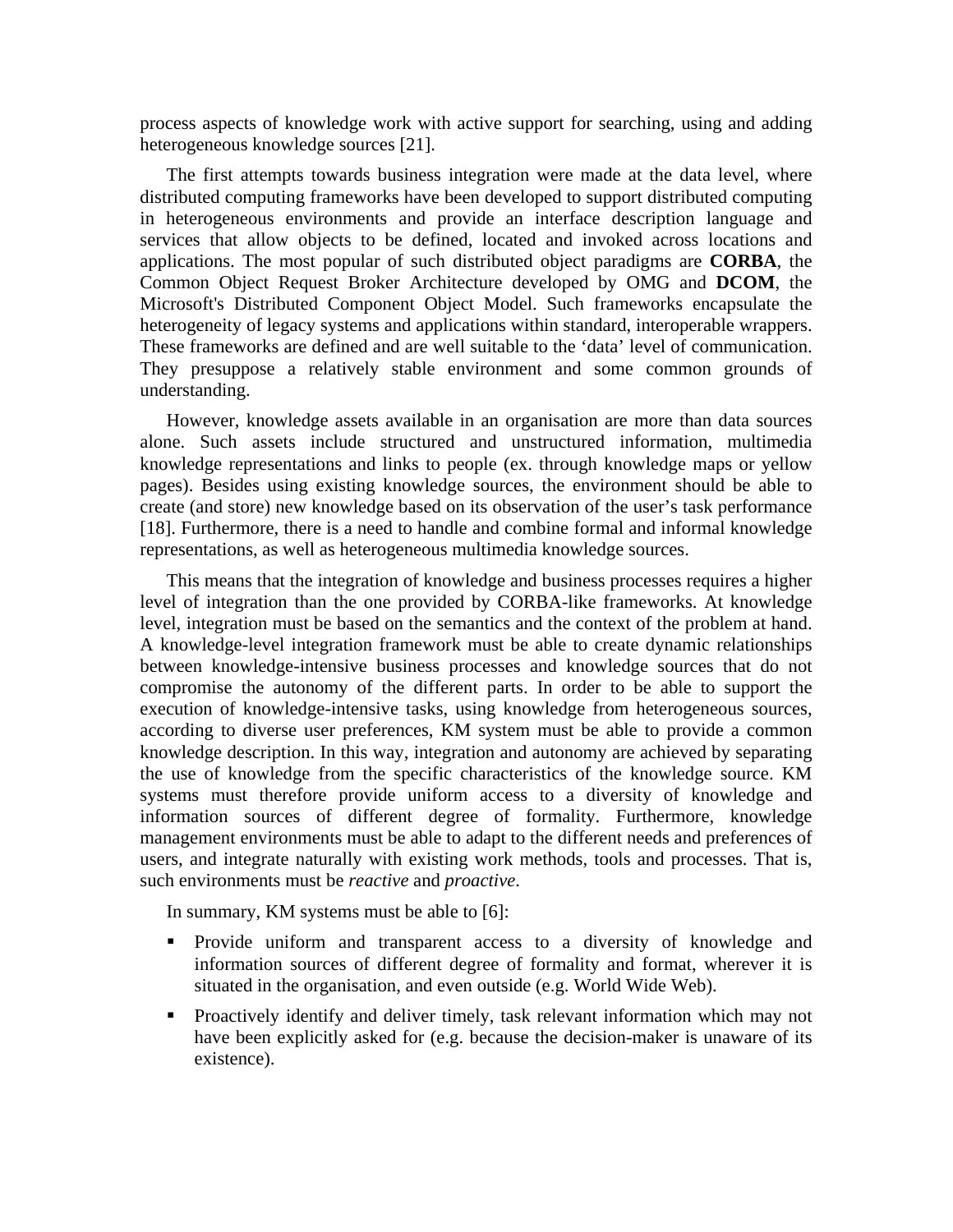- Create virtual, dynamic links between knowledge needs and knowledge sources according to the work context of the user.
- Inform users about changes that have been made elsewhere in the business process, which have consequences upon the current work context.
- Identify and contact parties that may be interested in the outcome and results of the activity of the user.

#### **2.2. Intelligent Software Agents**

Although there is not yet a real agreement to the core question of what exactly is a software agent, most researchers accept the following definition [12]:

*A software agent is an encapsulated computer system that is situated in some environment and that is capable of flexible, autonomous action in that environment in order to meet its design objectives.* 

A few of the notions introduced in this definition are worth further explanation. The term 'encapsulated computer system' indicates a clear distinction between the agent and its environment. Moreover, the definition implies that there is a well-defined boundary and concrete interface between the agent and its environment. The key aspect of the definition is **autonomy**, which refers to the principle that agents can operate on their own, without the need for human guidance. An autonomous agent has the control over its own actions and internal state. That is, an agent can decide whether to perform a requested action. The definition above situates an agent in a particular environment, which the agent can sense and effect. This indicates **responsive** behaviour. Furthermore, the definition implies that agents are problem-solving entities, with well-defined boundaries and interfaces, designed to fulfil a specific purpose, that is, having particular goals to achieve, and exhibiting **flexible** and **pro-active** behaviour. Furthermore, agents are often capable of **social** behaviour, that is, they can **communicate** and **co-operate** with each other and with users. Lastly, for agent to be truly intelligent, they must be able to **learn** as they react and interact with their external environment.

Current 'real world' agent applications, cover a large number of domains in industry, commerce, health care and entertainment, and range from comparatively small systems such as e-mail filters to large, open, complex, mission critical systems such as air traffic control.

## **3. AGENTS IN KNOWLEDGE MANAGEMENT**

KM environments can be described as distributed system where different actors, acting autonomously on behalf of a user, and each pursuing its own goals, need to interact in order to achieve their goals. In such environments, the ability to communicate and negotiate is paramount. Furthermore, the number and behaviour of participants cannot be fixed a priori and the system can be expected to expand and change during operation, both in number of participants as in amount and kind of knowledge shared. The choice for multi-agent systems for KM is motivated by the following observations: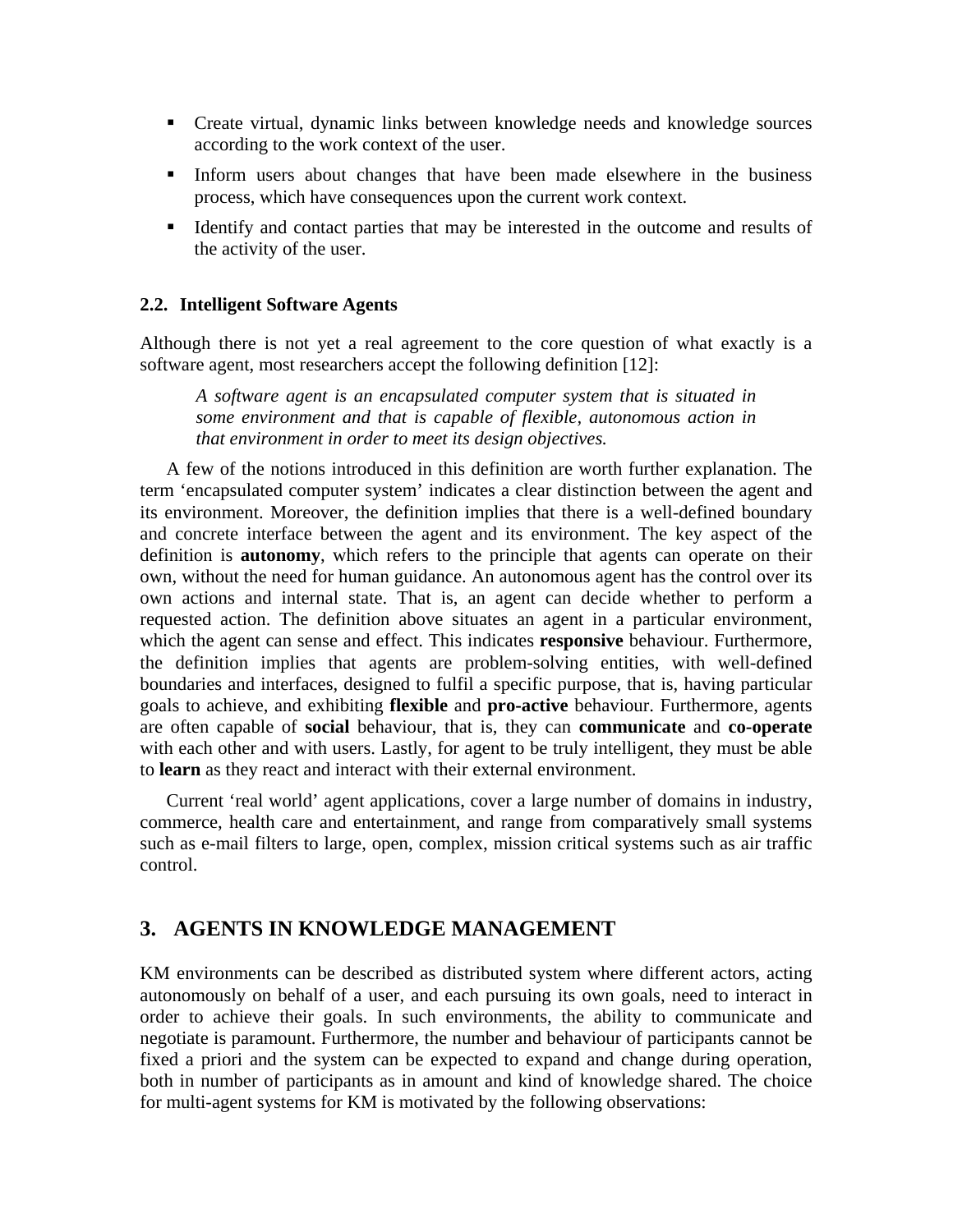- KM domains involve an inherent distribution of data, problem solving capabilities and responsibilities (conforms to the ideas of autonomy and social ability of agents).
- The integrity of the existing organisational structure and the autonomy of its subparts need to be maintained (uses autonomous nature of the agents).
- Interactions in KM environments are fairly sophisticated, including negotiation, information sharing, and coordination (requires complex social skills with which agents are endowed).
- KM domains call for a functional separation between knowledge use and knowledge sources as a way to incorporate dynamic behaviour into information systems design (agents can act as mediators between source and application of knowledge).
- The solution for KM problems cannot be entirely prescribed from start to finish and therefore problem solvers are required that can respond to changes in the environment, to react to the unpredictability of business process and to proactively take opportunities when they arise (requires the reactive and proactive abilities of agents).

In KM environments, agents can check of the dynamic conditions of the environment, reason to interpret those perceptions, solve problems, draw inferences and determine actions, and finally, act accordingly. The use of agents in KM can be seen in two perspectives. In one hand, agents can be used to model the organisational environment where the KM system will operate and, on the other hand, software agents can be used to implement the functionality of KM systems. Most existing KM projects involving agent technology concentrate on using agents as implementation tool modelling primitives. Agents are used there to support and extend the activity of (human) users. However, more and more interest is arising about the advantages of agent-based modelling of KM environments. In the remaining of this section, we will describe both perspectives in more detail.

#### **3.1. Agent-based models for KM environments**

Agent-based models for knowledge management see agents as autonomous entities (like employees in a company) that are endowed with certain behaviours and the interactions among these entities give rise to complex dynamics. In this context, agents can be defined as 'one that acts or has the power or authority to act' or 'one that takes action at the instigation of another'. The concept of agent in this sense is not new, nor restricted to software. In this perspective, agents are autonomous social entities that exhibit flexible, responsive and proactive behaviour.

An organisation can be seen as a set of entities and their interactions, which are regulated by mechanisms of social order and created by more or less autonomous actors to achieve common goals. Business environments must furthermore consider the behaviour of the global system and be able to incorporate collective characteristics of an organisation such as stability over time, some level of predictability, and clear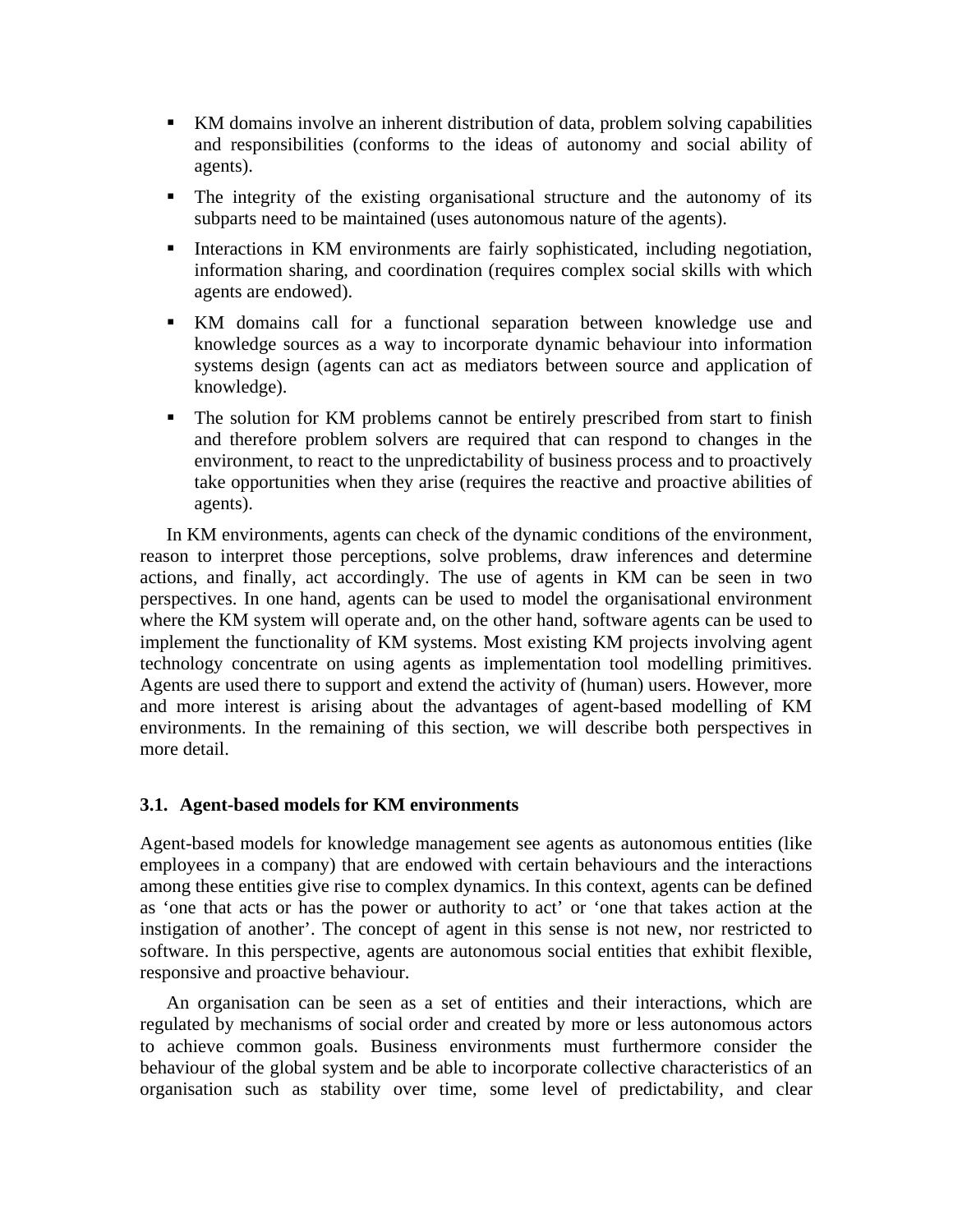commitment to aims and strategies. While current research often takes individual agents as starting point and looks at interaction from the perspective of an individual agent, that is, how it affects and influences the goals and beliefs of the agent, agent models for organisations must take the perspective of the organisation as a whole. That is, multiagent systems, or **agent societies**, must therefore be able to define the global aims as well as the roles and responsibilities of participants.

Agent societies represent the interactions between agents and are as such the virtual counterpart of real-life societies and organisations. Individual agents model specific roles in the society and interact with others as a means to accomplish the goals specified by those goals. This perspective makes the design of the system less complex since it reduces the conceptual distance between the system and the real-world application it has to model. Therefore, agent societies are an effective platform for virtual organisations because they provide mechanisms to allow organisations to advertise their capabilities, negotiate their terms, exchange rich information, and synchronise processes and workflow at a high-level of abstraction [19].

From an organisational perspective, the main function of an individual agent is the enactment of a role that contributes to the global aims of the society. That is, society goals determine agent roles and interaction norms. Agents are actors that perform role(s) described by the society design. The agent's own capabilities and aims determine the specific way an agent enacts its role(s). However, the society is often not concerned about which individual agent will actually play a specific role as long it gets performed. Several authors have advocated role-oriented approaches to agent society development, especially when it is manifest to take an organisational view on the application scenario [7, 22].

#### **3.2. Using agents to implement KM systems**

Knowledge Management Environments can be implemented as communities of different types of agents that collaborate to provide the required support to users on their knowledge intensive tasks. In agent-based implementations of knowledge management systems, software agents are employed as tools to manage loosely coupled information sources, to provide unifying presentation of distributed heterogeneous components and to personalise knowledge presentation and navigation. Possible agent-based services in a KM system are [15]:

- Search for, acquire, analyse, integrate and archive information from multiple heterogeneous sources,
- Inform us (or our colleagues) when new information of special interest becomes available,
- Negotiate for, purchase and receive information, goods or services,
- Explain the relevance, quality and reliability of that information,
- Learn, adapt and evolve to changing conditions.

These services are often specified in terms of the following types of agents: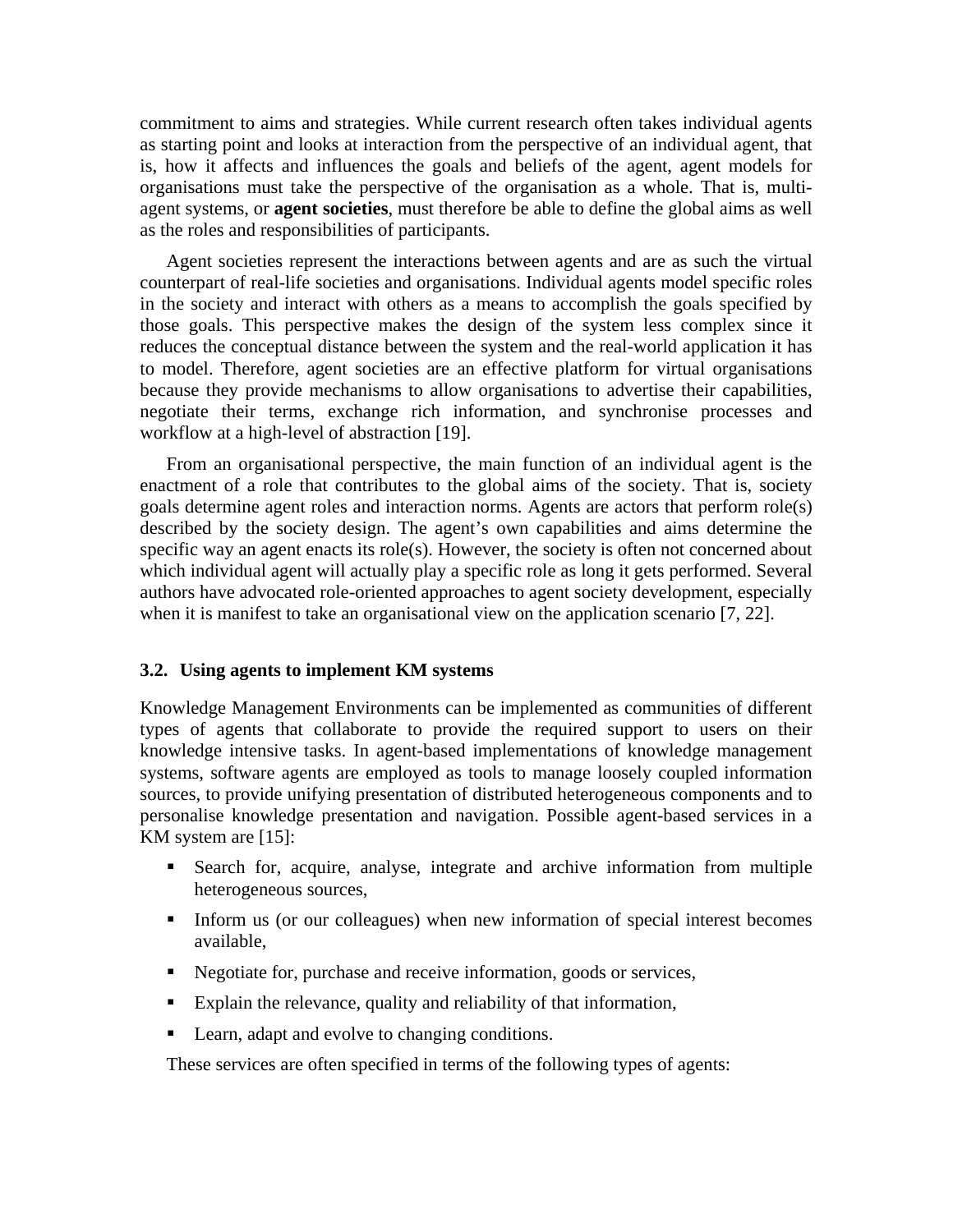**Personal Assistants** represent the interests of the user and provide the interface between users and the system. They are concerned with user preferences and needs, and will present information in the preferred format, at the right time. A proactive personal assistant agent will not only perform the tasks given to it by the user, but will also suggest knowledge sources or other resources that are not explicitly requested if they match the user's interests.

**Cooperative Information Agents** (CIAs) focus on accessing multiple, distributed and heterogeneous information sources. A CIA needs to maintain actively its information by communicating with others and reasoning about its own information.

**Task analysts** are agents that monitor a certain task in the business process, determine the knowledge needs of the task, and gather that knowledge by communicating with other agents. The agent can also monitor the execution of the task and evaluate the applicability of the knowledge provided. The lessons learned here are used to update its internal state and optimising task knowledge.

**Source keepers** are agents dedicated to maintaining knowledge sources and are responsible for describing the knowledge contained in the source and extract relevant information for a given request. Source keepers can also actively propose uses for its source to other agents based on its own knowledge of other agents' needs.

Finally, **mediators** are agents that can provide a number of intermediate information services to other agents. They may suggest collaboration between users with common interests, or provide information about the tools available. These agents contain specialised knowledge about the domain including where resources can be found.

#### **4. APPLICATIONS OF AGENTS IN KM**

In this section, we present some current projects that illustrate different possibilities for the applicability of agent technology to KM environments.

#### **4.1. COMMA [4]**

CoMMA (Corporate Memory Management through Agents) is a European that started in 2000 [1]. The main objective of the project is to implement and test a Corporate Memory management framework integrating several emerging technologies: agent technology, knowledge modelling, XML technology, information retrieval and machine learning techniques.

The use of multi-agents architectures in CoMMA is aimed at personalisation. That is, the resulting system must be able to adapt to the user, to the context, and support the retrieval of relevant information in the Corporate Memory. Agents in CoMMA can (1) communicate with others to delegate tasks, and (2) make elementary reasoning and decisions, supporting the choice between several documents. They use inference mechanisms exploiting ontologies that can be used to help authors of documents to annotate the documents, to perform technological monitoring on the Internet and to diffuse the acquired innovative ideas to the interested employees of the company. The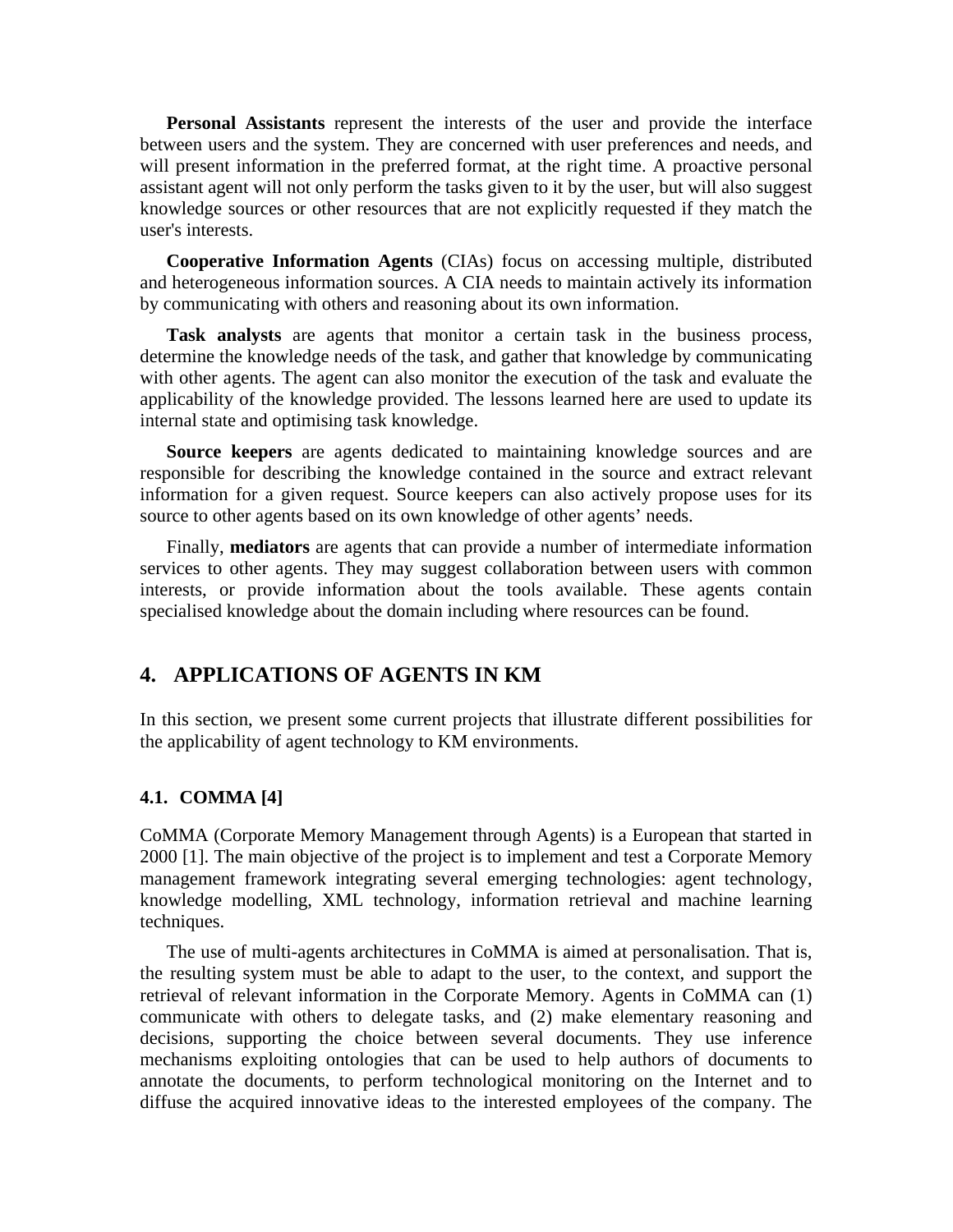project focuses on the case where the corporate memory is materialised by XML documents and annotated by meta-information in RDF in order to offer intelligent search functionality and improve document retrieval. The project further aims at the exploitation of machine learning techniques in order to make agents adaptive to their users and the context. CoMMA makes use of pre-existing software framework for the development of agent applications, namely JADE, which is compliant with the FIPA specifications.

#### **4.2. DIAMS**

DIAMS is a system of distributed, collaborative information agents which helps users access, collect, organise and exchange information on the World Wide Web [3]. DIAMS was developed at the AIM Group, a research and development effort of NASA's Ames Research Centre and aims to encourage collaboration among users. Personal agents provide their owners with dynamic displays of well-organised information collections, as well as friendly information management utilities. Personal agents work closely with each other and with other types of information agents such as matchmakers and knowledge experts to facilitate collaboration and communication.

Object-based structure is used in information repositories to promote easy information sharing and exchange. A flexible hierarchical display is integrated with indexed query search to ensure effective information access. Automatic indexing methods are employed to support translation between user queries and communication between agents. Collaboration between users is aided by easy sharing of information and facilitated by automated information exchange. Connections between users with similar interests can be established with the help of matchmaker agents.

## **4.3. FRODO [10]**

The FRODO (Framework for Distributed Organisational Memories) project, at the DFKI in Germany, aims at developing methods and tools for building and maintaining distributed Organisational Memories in a real-world enterprise environment [9]. Ontologies are often used as knowledge level middleware for distributed organisational memories. However, an ontology is not an eternal truth, but a socially constructed artefact that evolves over time. FRODO's objective is to deliver a middleware for organisational memories based on a FIPA-compliant agent platform. Agent roles characterise ontology-related actors specified in terms of their respective goals and obligations in the ontology society. The suitability of the FRODO approach is being tested in an application scenario in the realm of KM for nuclear power engineering expertise. FRODO seeks to provide the following results:

- A flexible, scalable OM framework for evolutionary growth,
- A comprehensive toolkit for the construction and maintenance of domain ontologies, and
- Improve information delivery by the OM by developing more integrated and easier adaptable DAU techniques.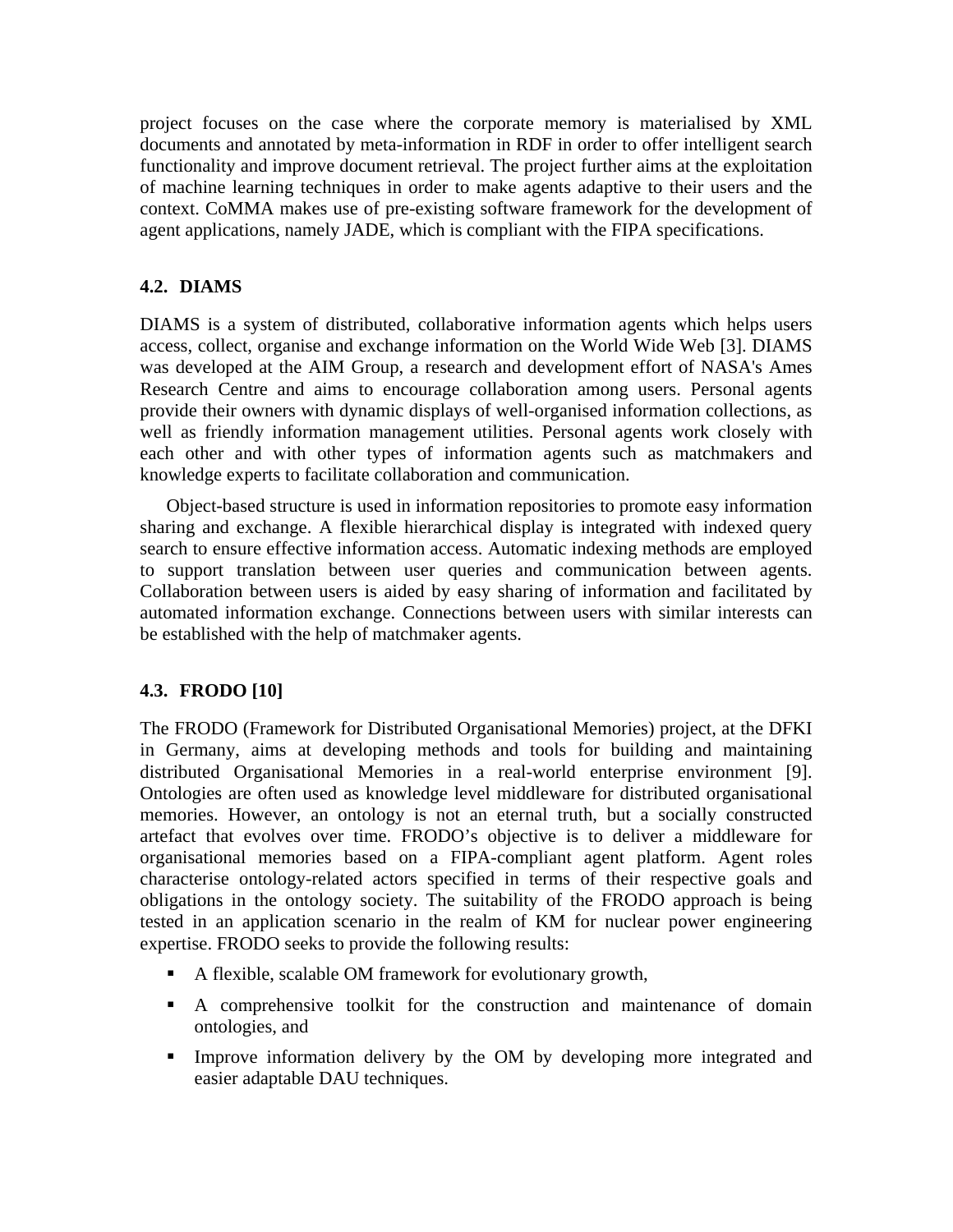A methodology and tool for business-process oriented knowledge management relying on the notion of weakly structured workflow.

## **4.4. KRAFT [17]**

KRAFT supports the fusion of knowledge from multiple, distributed and heterogeneous sources [19]. Partners in the KRAFT project are the universities of Aberdeen, Cardiff and Liverpool and British Telecom. KRAFT has an agent-based architecture, in which all knowledge-processing components are realised as software agents. The architecture uses constraints as a common knowledge interchange format, expressed against a common ontology. Knowledge held in local sources can be translated into the common constraint language and fused with knowledge from other sources and is then used to solve some problem or deliver some information to a user.

The generic framework of the architecture can be reused across a wide range of knowledge domains and has been used in a network data services application as well as in prototype systems for advising students on university transfers and advising health care practitioners on drug therapies.

## **4.5. K-InCA [14]**

In the project K-InCA under development at the Centre for Advanced Learning Technologies of INSEAD and sponsored by Xerox, agents are used to guide, monitor and stimulate managers towards the understanding of KM concepts and the adoption of KM practices in organisational contexts [20]. The K-InCA system behaves as a personal KM coach for its users. K-InCA agents can be seen as experts on organisational behaviour and change management assisting users in the transition from their current working habits to new habits that integrate some new behaviour (e.g. KM practices, entrepreneurial attitude, etc.). The system allows for different modes of interaction (practice and coaching) aiming at bringing the user to adopt a desired behaviour. In order to achieve this goal, agents react to the current user activity on the basis on information stored in a domain model and a user model, as well as through interaction with other agents. Target behaviours are described in the learning domain model.

## **4.6. Campiello [2]**

The European project Campiello aims to experiment on the use of innovative ICT to develop new links between local communities and the visitors of historical cities of art and culture [16]. The objectives of the project are to better connect local inhabitants of historical places, to make them active participants in the construction of cultural information and to support new and improved connections with cultural managers and tourists. The system includes a recommender module, a search module and a shared data space. In order to facilitate the integration, tailoring and extensibility of these components, an agent model was chosen for the services in Campiello. The architecture supports interaction between distributed, heterogeneous agent and is built using a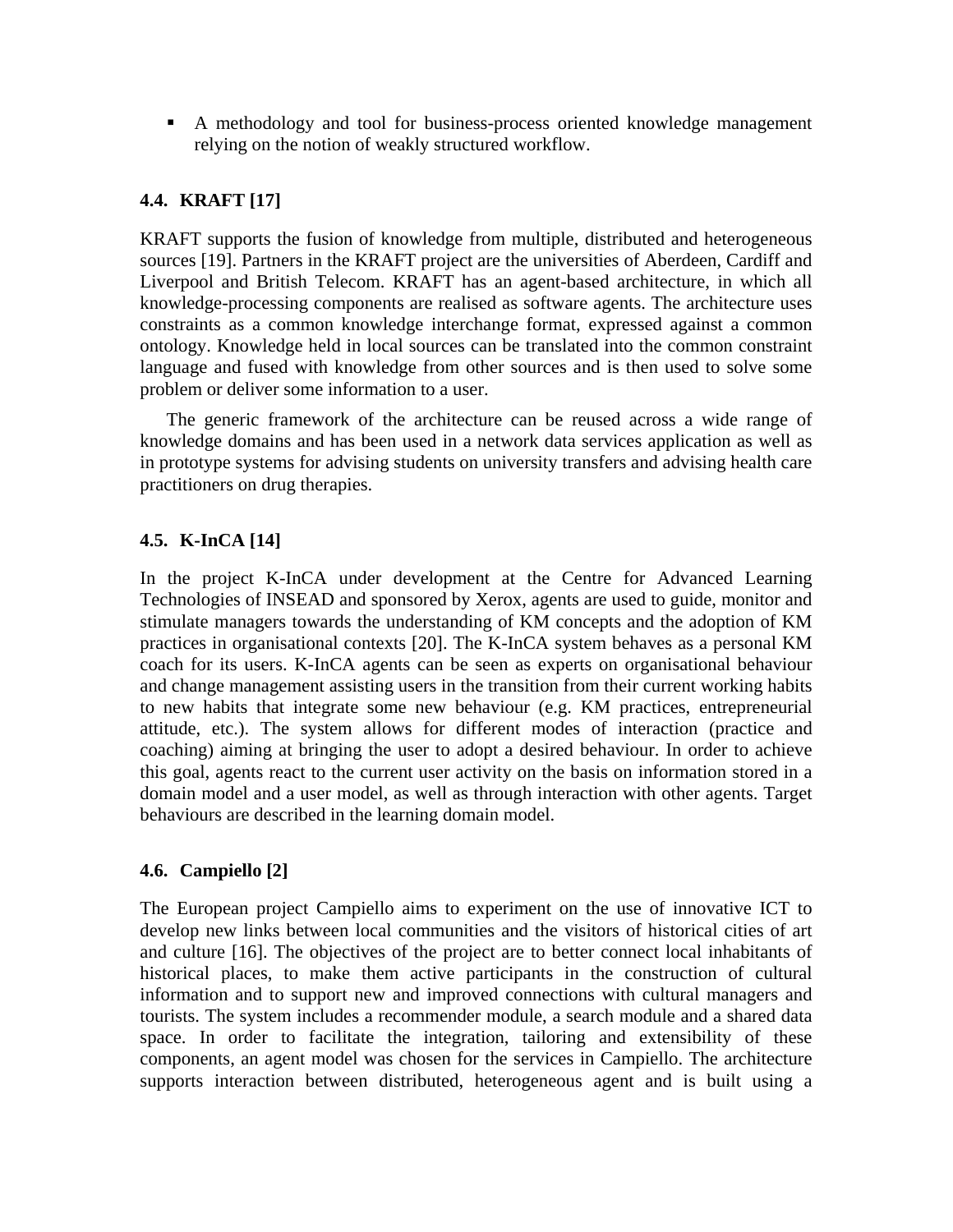Voyager platform extended with directory and broker services, administration tools and agent classes.

# **5. AGENT-MEDIATED KNOWLEDGE MANAGEMENT**

We are developing a framework for Agent-Mediated Knowledge Management (AMKM) that uses agent concepts to analyse and model organisations and their knowledge needs, and to provide a reusable architecture to build KM systems. Different knowledge intensive tasks need knowledge from different sources and in different presentation formats. Therefore, the framework distinguishes between application, description and representation of knowledge and provides a common, uniform description of knowledge items (both sources and needs). A community of collaborative agents is responsible for the matching of knowledge supply and demand taking in account the user needs and preferences and the knowledge needs of a task. By collaborating with each other and with users, agents will learn and dynamically extend this framework by checking the current conditions of the environment. Agents will collaborate to interpret those perceptions, solve problems, draw inferences and determine actions, and finally, act accordingly. Information agents specialised in the different types of sources can provide this description.

## **5.1. AMKM model of organisations**

The framework for agent societies we propose models the collective and interaction aspects of the society from an organisational perspective based on the notions of agent, role, norms, communication and goals. We propose a framework for agent societies consisting of three interrelated models each describing different aspects of the society that attempts to cope with the difference between desired order (from an organisational perspective) and actual behaviour (as actually realised by the participants) in dynamic environments [7]:

- The **organisational model** is the result of the observation and analysis of the domain and describes the desired behaviour of an agent society, as determined by the society 'owners' in terms of goals, rules, roles and interactions.
- The **social model** maps organisational roles to specific agents. Agreements concerning the role(s) an agent will play and the conditions of the participation are described in social contracts.
- The **agent model** specifies the interaction agreements between agents as interaction contracts. This model accounts for the actual (emergent) behaviour of the society.

A methodology to analyse a given domain and determine the type and structure of the agent society that best models that domain is described in [8]. Organisation theory shows that different organisations with exhibit different requirements for coordination and interaction. Coordination models are determined by transaction costs and reflect the balance between organisational objectives and activities. For example, the market model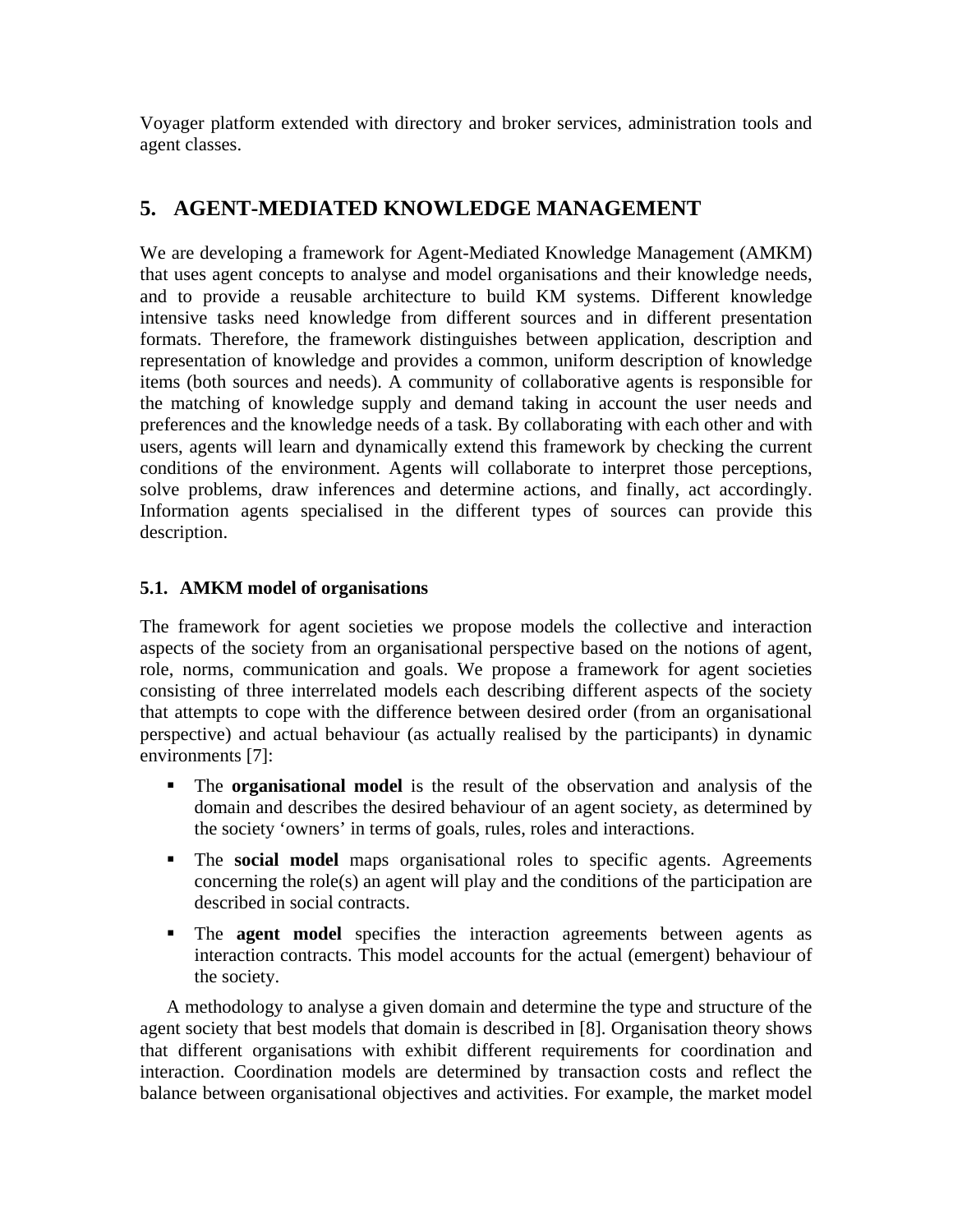fits well in an exchange situation, and the hierarchical model can be used in production settings. The methodology provides generic facilitation and interaction frameworks for agent societies that implement the functionality derived from the co-ordination model applicable to the problem domain. Standard society types as market, hierarchy and network, can be used as starting point for development and can be extended where needed and determine the basic norms and facilitation roles necessary for the society.

#### **5.2. AMKM architecture**

The AMKM architecture based on the model described in [8] and [7] consists of two layers: **operation** and **facilitation** as depicted in figure 1.

At production level, there are basically three types of agents: personal assistants, (business) process task analysts and knowledge source keepers. Depending on the application area, other agent types may be needed what can be determined by the application of the methodology introduced in [8]. Each of those agents provides a transparent access to its organisational background. That is, a personal assistant concentrates on the fulfilment and description of its user needs and does not need to know the type and format of knowledge sources, which are encapsulated by source agents, with whom the personal assistant can communicate. The facilitation level helps agents to locate each other, based on their needs and facilities. That is, at facilitation level, the 'norms' of the society are kept and enforced and interaction is ensured. Furthermore, facilitation agents ensure interaction by monitoring and supporting contract formation, take care of introducing new agents to the rules of the society and keep track of the reputation of trading agents. Typical facilitation agent roles are matchmakers, gatekeepers and reputation agents.



**Fig. 1. Generic architecture for Agent-mediated Knowledge Management**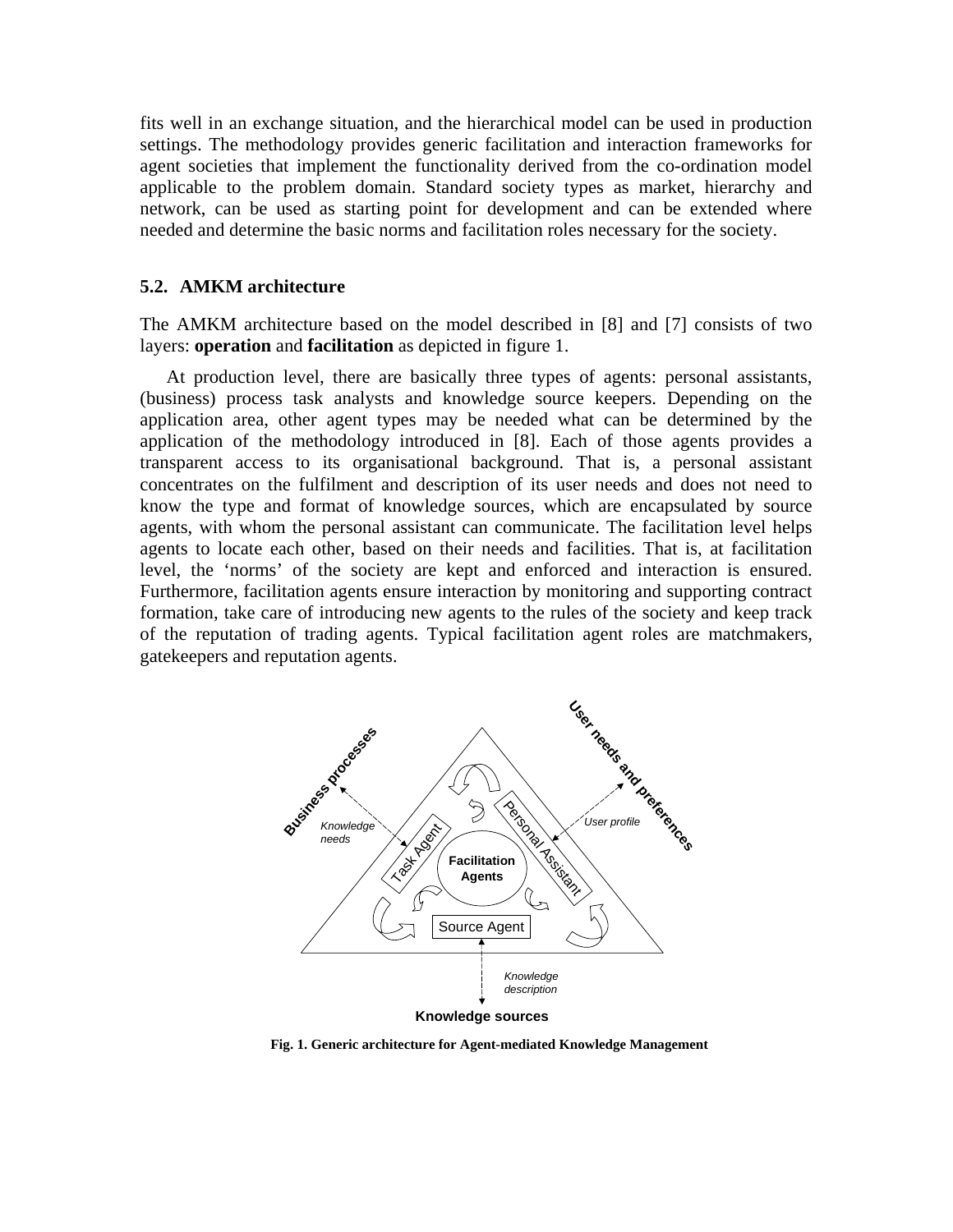#### **5.3. An application of AMKM framework**

Based on the AMKM architecture we are developing a Knowledge Market to support non-life insurance experts to exchange knowledge with each other, in a way that preserves the knowledge, rewards the knowledge owner and reaches the knowledge seeker in a just in time, just-enough basis [5]. Non-life insurance experts possess knowledge, experience and contacts of great value to each other. One of the main tasks of this system is to support and encourage collaboration and knowledge sharing. In this environment, both knowledge seekers as knowledge owners want to be able to decide on trade partners and conditions. Sharing is not centrally controlled but greatly encouraged by the management. The best-suited partner, according to each participant's own conditions and judgement, will get the 'job'. Furthermore, factors such as privacy, secrecy and competitiveness between brands and departments may influence the channels and possibilities of sharing and must thus be considered.

The architecture of the Knowledge Market is illustrated in figure 2. In this case, the operational roles deduced from the requirements, knowledge seeker and knowledge owner, are both specific aspects of personal assistants. This is because that the aim of this system is direct collaboration between human experts and not, as in the generic case described above, to integrate user descriptions, knowledge sources and business tasks. People seeking collaboration can initiate through the user interface of the Knowledge Market a personal agent that will act as their avatar in the system. This agent will use the preferences and conditions specified by the user to find appropriate partners and negotiate exchange terms. The 'goods' to be exchanged are knowledge descriptions.



**Fig. 2. Knowledge Market architecture** 

The following scenario illustrates the functionality of the knowledge market: Anne is working in the development of a new product for liability insurance. She requires an analysis of the products offered by competitors that is not directly available in the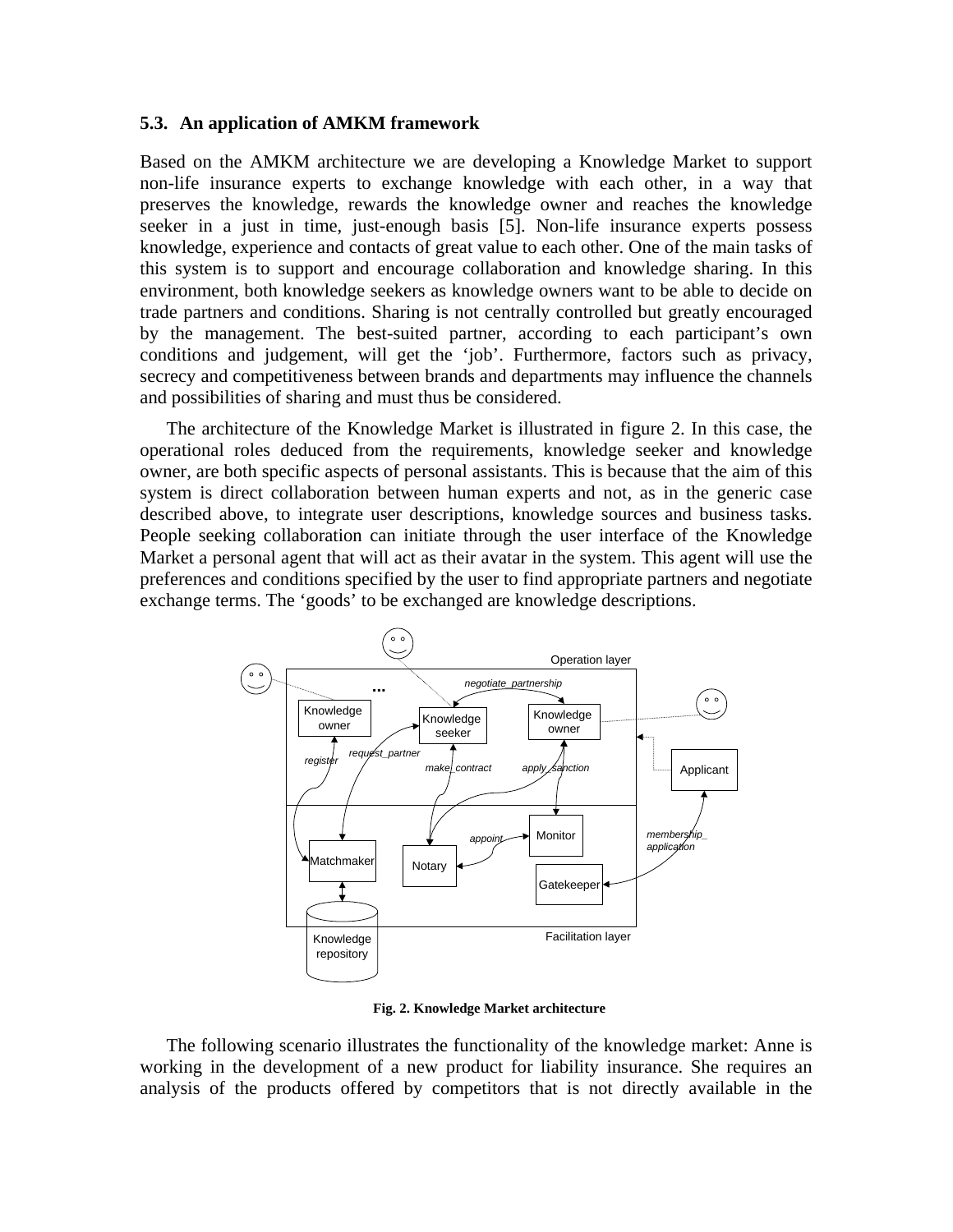knowledge repository. Via the user interface, Anne communicates her needs and conditions to her personal assistant. The conditions set by Anne refer for example to the deadline (when is it needed), type of source preferred (does she prefer to talk to someone, to read a document), and what is she willing to 'pay' for the result. Anne's assistant will then join the Knowledge Market where it assumes the role of *knowledge seeker* and contacts the *matchmaker* in order to find out potential partners. Using its own internal information about knowledge owners in the system, or possibly, referring to the knowledge repository to find out possible knowledge sources matching the request, the *matchmaker* will provide a list of *knowledge owners* to the *knowledge seeker.* Following its own strategy and the preferences specified by Anne, her personal assistant will then contact knowledge owners and try to get the best deal for Anne's request.

Matching and decision-making strategies differ for each agent and can be determined by its user. For example, an agent may decide to negotiate with all possible matches from the list supplied by the matchmaker and another will just contact the first one. In our example, Anne's personal assistant will make a commitment with the *knowledge owner* acting on behalf of Paul in order to receive the information requested by Anne. Such commitments are registered with the *notary* agent that will monitor its execution. Depending on the exact request and conditions, Anne and Paul will possibly need to contact each other in order for the requested knowledge to be exchanged.

#### **6. OPEN RESEARCH ISSUES**

Current developments in KM indicate a need for systems that are reactive and proactive in relation to the needs and expectations of its users. In this paper, we have discussed the role of agents in the design and functionality of knowledge management environments. In such environments, the flow of knowledge within an organisation (or organisations) must take in account not only the knowledge needs of business processes, but also the personal preferences and level of expertise of individual users.

Agent concepts, which originated in artificial intelligence but which have further developed and evolved in many areas of computing, hold great promise for responding to the new realities of knowledge management. While there are many conceptions of agents, most have embodied higher levels of representation and reasoning involving knowledge/belief, perception, goal, intention, and commitment. On the one hand, the technical embodiment of these concepts can lead to advanced functionality of KM systems, e.g. personalisation of knowledge presentation and matching supply and demand of knowledge. On the other, the rich representational capabilities of agents as modelling entities allow more faithful and effective treatments of complex organisational processes.

Although several projects are currently taking place that use agents for the design and implementation of KM systems, several research issues are still open that will provide a clear view of the applicability and consequences of using agents in KM. While the agent research area is very active, its concerns towards KM are not yet well covered. Agent concepts could fundamentally alter the nature of knowledge management both in the way KM systems are build as well as the way organisations are analysed and modelled.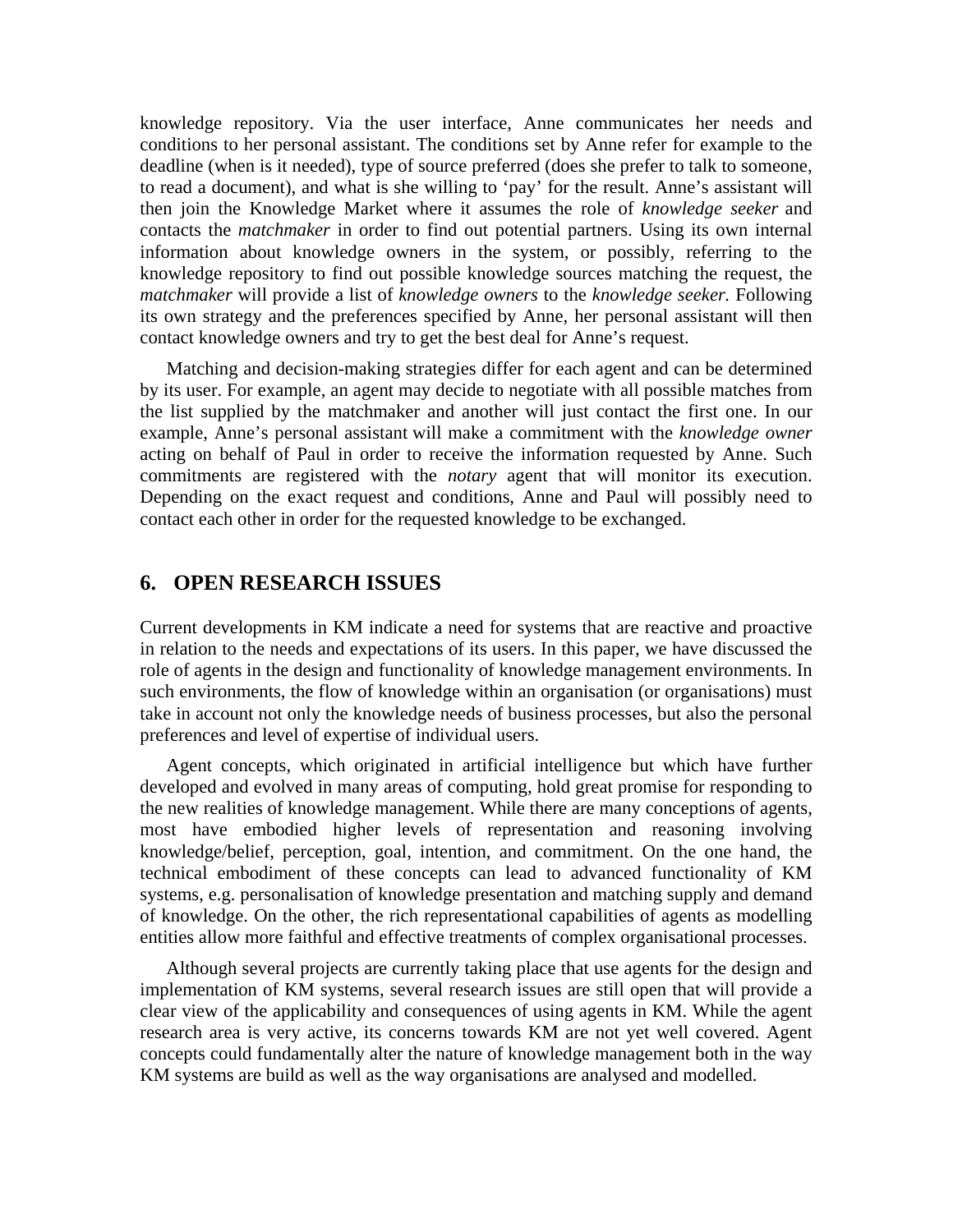Future research in agent-oriented approaches to knowledge management and collaborative systems must include:

- Methodologies are needed that support the analysis of knowledge management needs of organisations and its specification using software agents and agent societies
- Reusable agent-oriented knowledge management frameworks, including the description of agent roles, interaction forms and knowledge description
- Agent-based tools for organisational modelling and simulation that help determine the knowledge processes of the organisation,
- The role of learning in agent-based knowledge management systems, namely, how to use agent learning to support and extend knowledge sharing.

#### **7. REFERENCES**

- [1] Bergenti, F., Poggi, A., Rimassa G.: Agent Architectures and Interaction Protocols for Corporate Management Systems. In: Proc. ECAI Workshop on Knowledge Management and Organizational Memories, Berlin, Germany, (2000), 39-47.
- [2] Campiello: <http://klee.cootech.disco.unimib.it/~campiello/>
- [3] Chen, J.R., Wolfe, S.R., & Wragg, S.D.: A Distributed Multi-Agent System for Collaborative Information Management and Sharing. In: Proc. 9th ACM International Conference on Information and Knowledge Management, (2000).
- [4] CoMMA: <http://www.si.fr.atosorigin.com/sophia/comma/Htm/HomePage.htm>
- [5] Dignum, V.: A Knowledge Sharing Model for Peer Collaboration in the Non-Life Insurance Domain. In: Proc. German Workshop on Experience Management, Lecture Notes in Informatics, German Society for Informatics, Berlin, (2002).
- [6] Dignum, V.: Towards a People-Oriented Knowledge Management Environment. In: Proc. 11th Workshop on Database and Expert Systems Applications – DEXA2000, IEEE Computer Society, (2000), 1134-1138.
- [7] Dignum, V., Meyer, J.J. and Weigand, H.: Towards an Organizational Model for Agent Societies Using Contracts. In: Proc. 1st International Joint Conference on Autonomous Agents and Multi-agent Systems, Bologna, Italy, (2002). To appear.
- [8] Dignum, V., Weigand, H., Xu L.: Agent Societies: Towards framework-based design. In: Wooldridge, M., Ciancarini P., Weiss, G. (Eds.): Agent-Oriented Software Engineering II, LNCS 2222, Springer-Verlag, (2002), 33 – 49.
- [9] van Elst, L., Abecker, A.: Domain Ontology Agents in Distributed Organizational Memories. In: Proc IJCAI'2001 Workshop on Knowledge Management and Organizational Memories, Seattle, Washington, (2001), 39-48.
- [10] FRODO: <http://www.dfki.uni-kl.de/frodo/>
- [11] Jennings, N., Faratin, P., Johnson, M., Norman, T., O'Brien, P., & Wiegand M.: Agentbased business process management. International Journal of Cooperative Information Systems, 5 (2&3), 1996, 105 – 130.